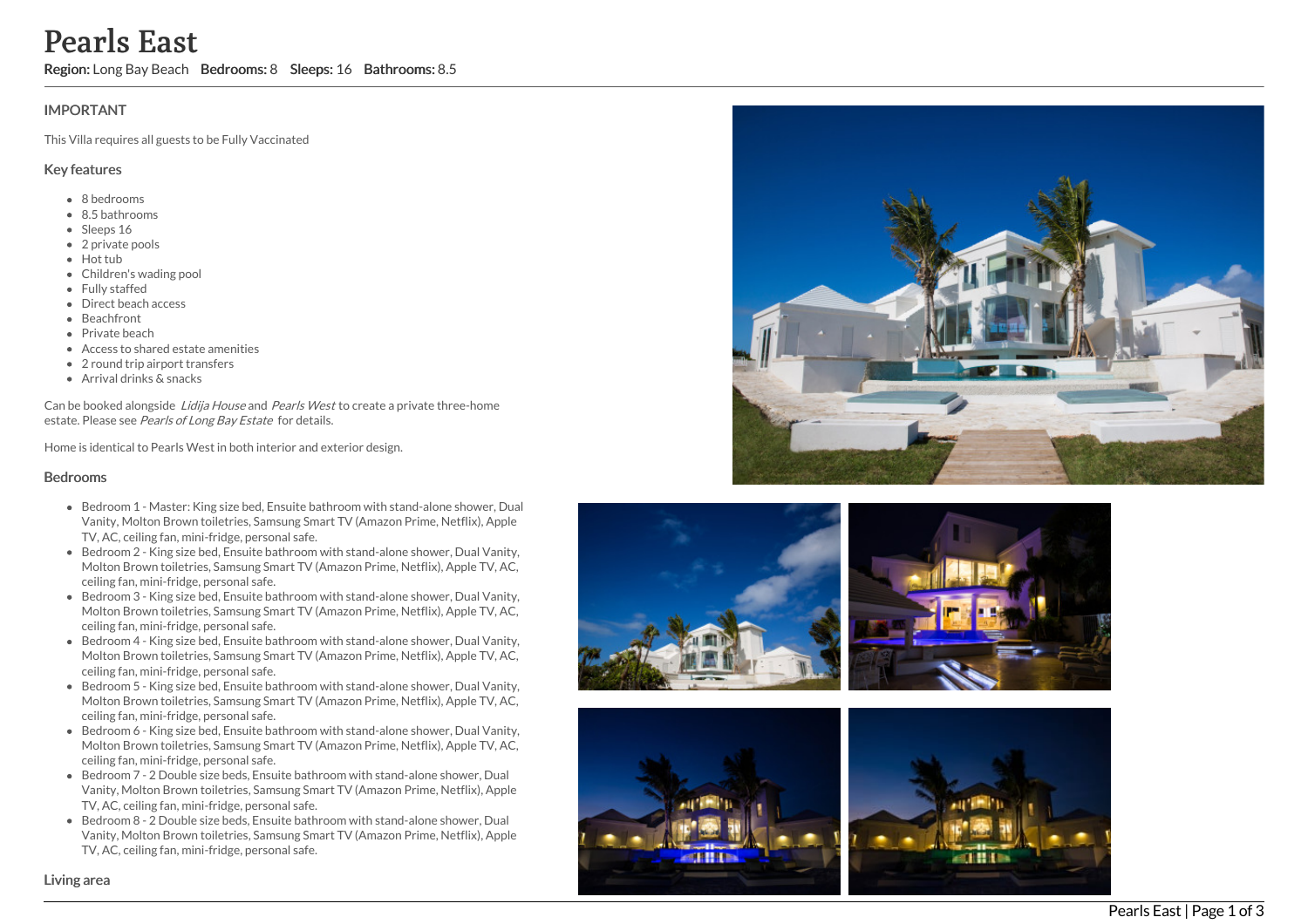- Open-plan living area
- Fully equipped kitchen
- Breakfast bar with seating
- Formal dining area with seating for 8
- Tastefully furnished living room with flat-screen TV and comfortable sofas

#### Outside area

- 2 swimming pools (fresh water, not heated)
- Children's Wading Pool (fresh water, not heated)
- Hot tub (heating included)
- Private beach
- Alfresco dining with seating for up to 20 guests
- Pool bar
- **Tepanyaki**
- Barbecue
- Terrace
- Balcony
- **Sunloungers**
- Waterfall
- Outdoor fir e pit
- B e a c h sid e s o u n d s y s t e m

#### Home entertainment

- Flat-screen TVs in all bedrooms
- Home theater with projector screen and cinema-style seating
- Children's play set
- Board & card games (Monopoly, poker set, Backgammon, Sorry...)

### General

- Air conditioning in bedrooms
- Ceiling fans throughout
- Complimentary wifi
- Bedding and towels in clu d e d
- Private parking for up to 4 vehicles
- Iron and ironing board
- Safe in all bedrooms
- Wine cooler
- **•** Dishwasher
- Cable TV
- Apple TV/Netflix
- Indoor/Outdoor Sound System
- Washer/Dryer
- Hairdryer
- Molton Brown toiletries
- Nespresso machine
- Snorkeling equipment
- Beach umbrellas
- Beach towels
- Gated property

### S t a f f

- Butler service (daily 8am-9pm)
- Butler service (daily 8am-9pm)<br>Chef service (8am-9pm, 3 meals daily, food at extra cost)
- Concierge services